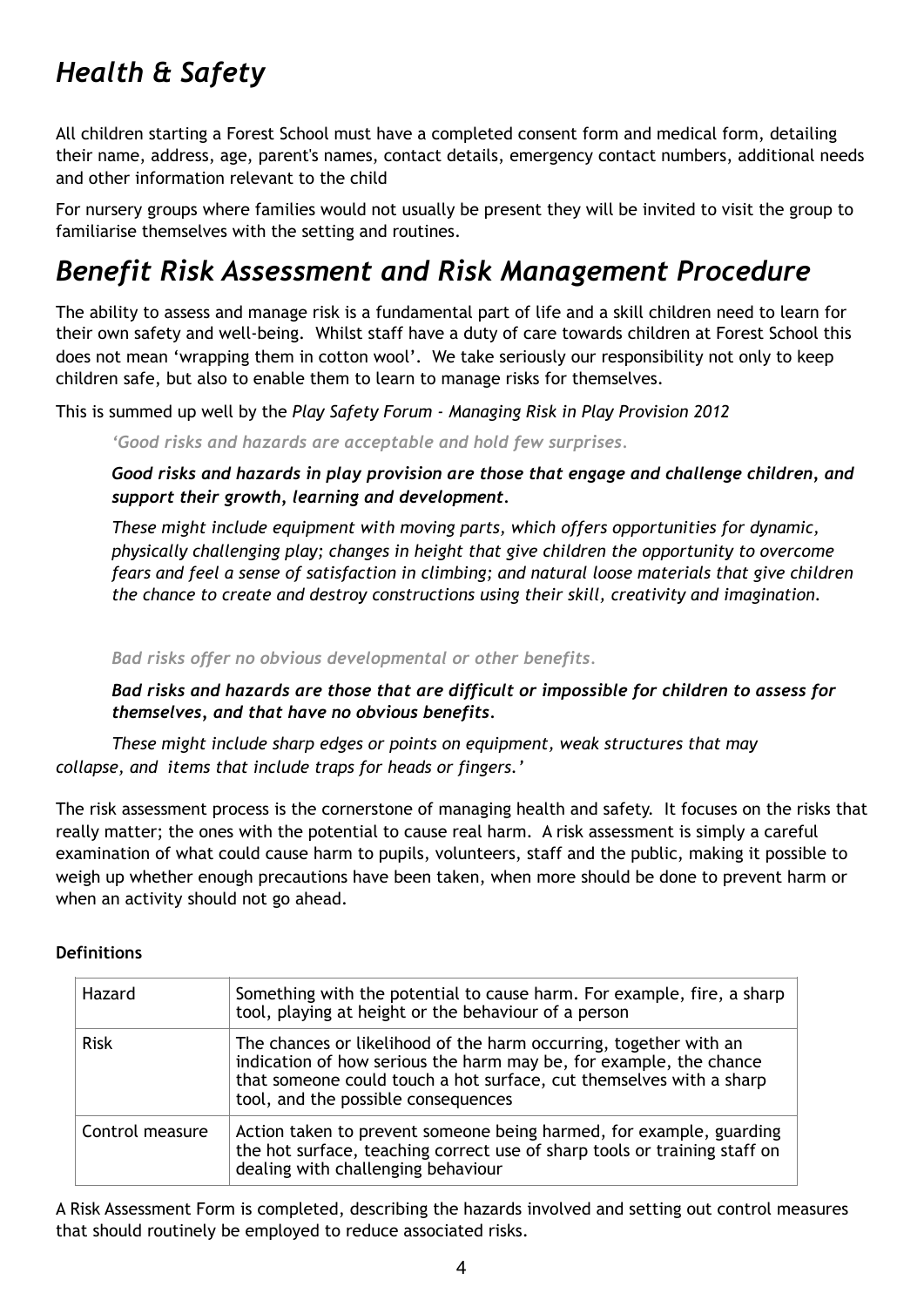## **Risks Ratings**

Risk ratings are determined using the tables below to help assess the likelihood of an event happening and the severity of the consequences should it happen.

Risk Rating = **(L)** Likelihood **X (C)** Consequence

| Likelihood     | Criteria                                               | Rating<br>Value |
|----------------|--------------------------------------------------------|-----------------|
| Almost certain | The event is expected to occur in most circumstances   |                 |
| Likely         | The event will probably occur in most circumstances    |                 |
| Possible       | The event might occur at some time                     |                 |
| Unlikely       | The event may occur only in exceptional circumstances. |                 |
| Rare           | The event is not expected to occur.                    |                 |

#### **TABLE 1: LIKELIHOOD OF INJURY WITH EXISTING CONTROLS IN PLACE**

### **TABLE 2: CONSEQUENCE OF INJURY WITH EXISTING CONTROLS IN PLACE**

| Consequence   | Criteria                                                                                                                                                                                                                                                                                                                                                                                                                                                                                            | Rating<br>Value |
|---------------|-----------------------------------------------------------------------------------------------------------------------------------------------------------------------------------------------------------------------------------------------------------------------------------------------------------------------------------------------------------------------------------------------------------------------------------------------------------------------------------------------------|-----------------|
| Extreme       | Fatality or multiple major injuries                                                                                                                                                                                                                                                                                                                                                                                                                                                                 | 5               |
| Major         | Significant injury (incl. as a result of violent behaviour),<br>or ill health to pupils, employees or members of the<br>public<br>Examples include:-<br>fractures (other than fingers or toes)<br>amputations loss of sight, burn or penetrating<br>injury to the eye<br>any injury or acute illness resulting in<br>unconsciousness, requiring resuscitation or<br>requiring admittance to hospital for more than<br>24 hours<br>exposure to a hazardous substance likely to lead<br>to ill health | 4               |
| Moderate      | Injury requiring medical attention not in the 'major'<br>class above                                                                                                                                                                                                                                                                                                                                                                                                                                | 3               |
| Minor         | Minor injury to pupils, employees or members of the<br>public e.g. needing on site first aid                                                                                                                                                                                                                                                                                                                                                                                                        | $\mathcal{P}$   |
| Insignificant | No injury                                                                                                                                                                                                                                                                                                                                                                                                                                                                                           |                 |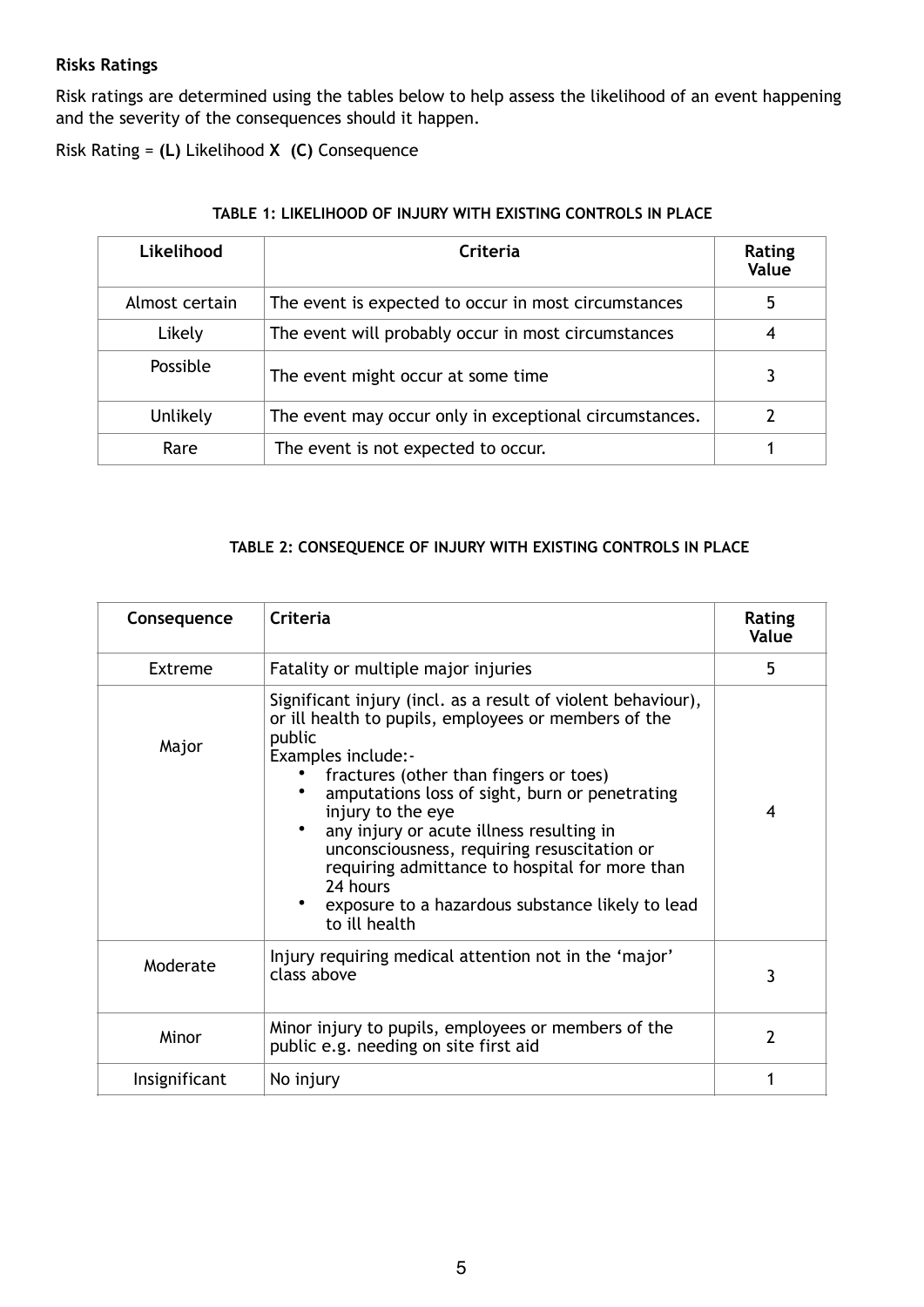The tables below show the action that should be taken once a risk rating is calculated, whether or not it is necessary to further reduce risk before an activity can go ahead. The residual risk is re assessed after further control measures are taken.

|                                                                                                                            | Consequence              |                       |              |                 |                |                      |
|----------------------------------------------------------------------------------------------------------------------------|--------------------------|-----------------------|--------------|-----------------|----------------|----------------------|
| L<br>i<br>$\sf k$<br>e<br>$\overline{\mathfrak{l}}$<br>$\mathbf{i}$<br>h<br>$\mathsf{o}$<br>$\mathsf{o}$<br>$\overline{d}$ |                          | <b>Extreme</b><br>(5) | Major<br>(4) | Moderate<br>(3) | Minor<br>(2)   | Insignificant<br>(1) |
|                                                                                                                            | Almost<br>Certain<br>(5) | 25                    | 20           | 15              | 10             | 5                    |
|                                                                                                                            | Likely<br>(4)            | 20                    | 16           | 12              | 8              | $\overline{4}$       |
|                                                                                                                            | Possible<br>(3)          | 15                    | 12           | 9               | 6              | $\overline{3}$       |
|                                                                                                                            | Unlikely<br>(2)          | 10                    | 8            | 6               | $\overline{4}$ | $\overline{2}$       |
|                                                                                                                            | Rare<br>(1)              | 5                     | 4            | $\mathbf{3}$    | $\overline{2}$ | 1                    |

| <b>Action levels</b> |                    | How the risk should be managed                                                             |  |  |
|----------------------|--------------------|--------------------------------------------------------------------------------------------|--|--|
| 5                    | 16-2 Unacceptable  | Do not go ahead with activity, make immediate<br>improvements.                             |  |  |
| $10 - 1$<br>5        | <b>Significant</b> | Identify controls needed & set timescale for<br>improvement.                               |  |  |
| $05 - 0$<br>9        | <b>Adequate</b>    | Consult current policies and procedures.                                                   |  |  |
| $01 - 0$<br>4        | Acceptable         | No further action, but ensure policies and procedures<br>are reviewed and kept up to date. |  |  |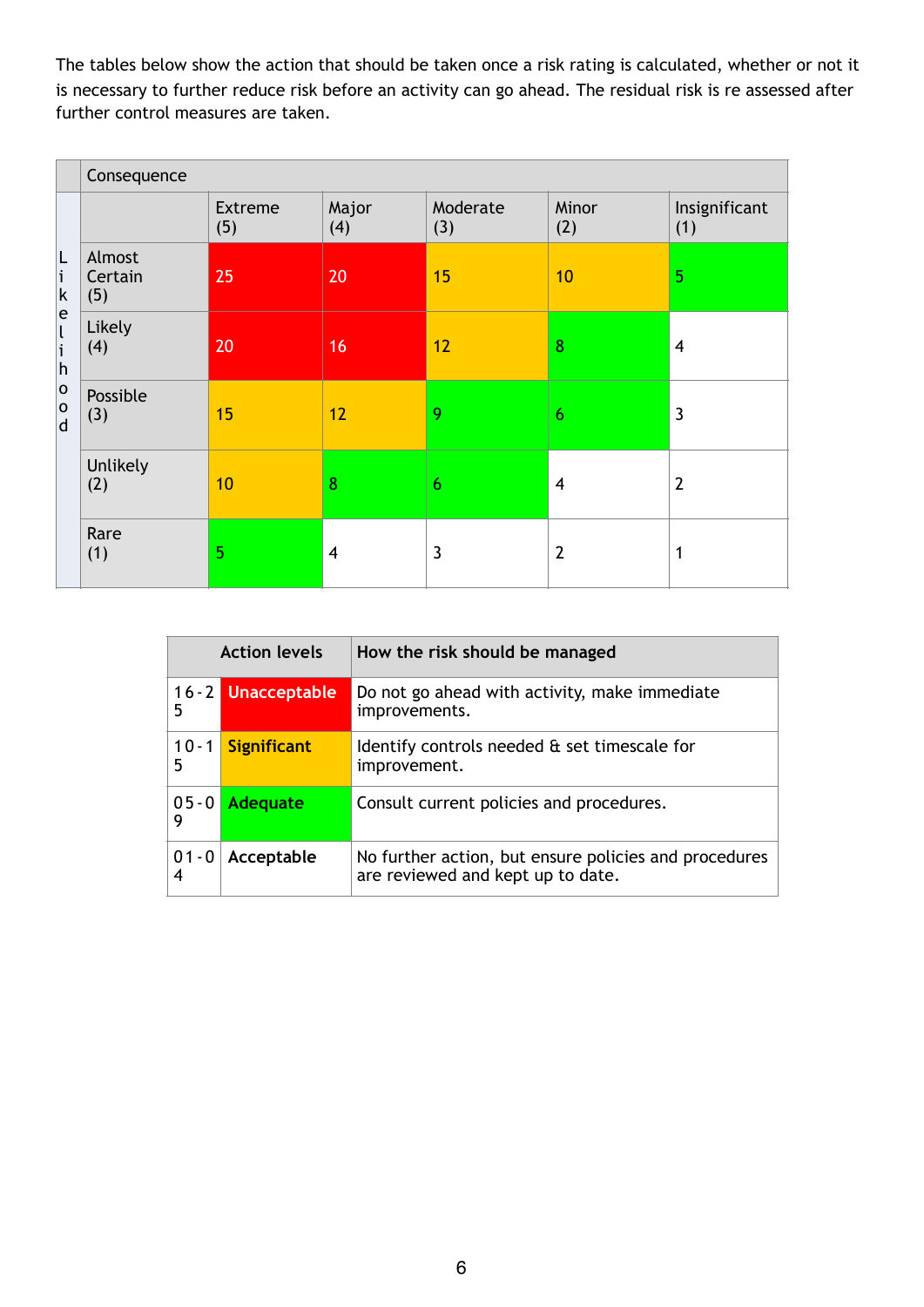### ➢ **Site Risk Assessment**

A full site assessment will be made taking into account any hazards found in the layers within the woodland and hazards relating to other users of the woodland. This is carried out before Forest School commences, but should be amended where any changes to the site are observed

### ➢ **Activity Risk Assessment**

Assessments will be carried out on all the aspects of activities, including creative experiences, games and tool use

Activity assessments should be carried out by the forest school practitioner prior to a session

Once correct procedures have been established these generic activity risk assessments become part of the standard operating procedures

Activity assessments will be reviewed on a regular basis or if circumstances change and will be revised where necessary

Assessments on individuals attending the session who may have additional needs

### ➢ **Ongoing Dynamic Risk Assessment**

This refers to the minute-by-minute observations of staff and requires professional judgements during the session and potentially interventions in response to changing situations

#### ➢ **Daily Risk Assessment**

Daily pre-visit risk assessments will be carried out by the Forest School Leader prior to a day's

activity, as near to the start of the activity as is reasonably practical

Boundaries checked and clearly marked

Rubbish removed using gloves when needed

Check for hanging deadwoods, ensure it is removed or area marked 'out of bounds' before children arrive. If any doubts regarding tree safety a qualified tree surgeon will be contacted to assess and advise.

Weather conditions assessed paying particular attention to strong winds

Check for poisonous plants; if any present make all aware of location

Uneven ground identified, foxes earth or rabbits burrows, marked if necessary

Sharp branches at children's head height identified, cut back if necessary

Number of adults checked to ensure adult to child ratio suitable

All staff, volunteers and children will be informed of potential hazards and methods of working in order to minimise risk. They will also be encouraged to be involved in risk assessment, as appropriate, as part of their learning. The Forest School Leader will ensure all legal guidelines regarding off-site activities are met - adequate insurance and parental permission. Children's safety and well being is the priority of Fox Wood Forest School at all times.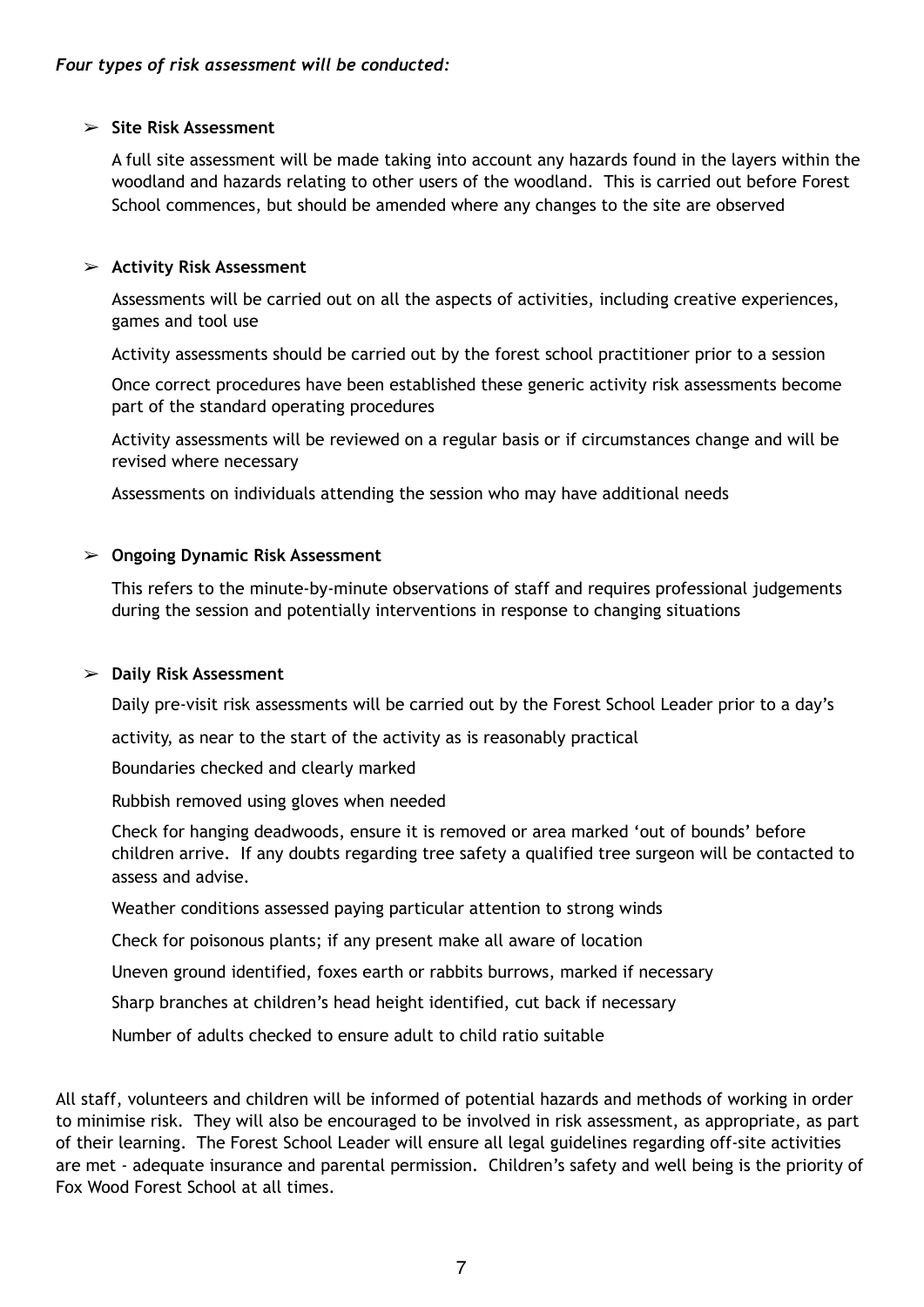# *Emergency Procedure*

## **In an emergency**

- $\triangleright$  A whistle will be blown as a signal to stop what you are doing
- $\triangleright$  Everybody will listen for instructions
- $\triangleright$  Where appropriate immediate action will be taken to keep children or adults from danger
- $\triangleright$  The Forest School Leader will assess the situation, the nature and extent of the injury/accident
- $\triangleright$  If necessary first aid will be given to the casualty
- $\geq$  Rest of group will be supervised away from the incident and moved to safety if in danger
- $\geq$  An incident report will be completed after all incidents including near misses

**In case of injury or illness** which cannot be treated by first aid on site and requires medical assistance:

- ➢ **In serious cases of injury**, Forest School Leader will dial 999 using mobile phone
- $\geq$  School will be notified, the school will be responsible for notifying the parents
- $\geq$  One member of the staff will meet ambulance at the site entrance and direct the crew to the incident site
- $\triangleright$  If the injured child is taken to hospital, one member of staff will go with the child
- $\triangleright$  Parents will be updated about the situation by staff
- ➢ If appropriate the forest school leader will contact the **Critical Incident Support Line 07623 912974**
- ➢ **In case of minor injury**, Forest School Leader will contact the parent of the injured child so they can be collected and taken to the hospital, doctor or home.

**Local Doctors:** Parish Fields Practice 01379 642023 Lawns Medical Practice [01379 642021](http://www.lawnsgp.com/contact1.aspx?p=D82022)

For groups where parents are present the child will be given first aid as necessary and the parent will be given support to decide the best course of action for their child's well being.

## **Requesting attendance by Emergency Services -**

## **Dial 999 and ask for the emergency service required**

## **Be ready with the following information:**

- 1. Telephone number
- 2. Location: (laminated cards with locations and directions attached to red emergency bag)
- 3. A brief description of the problem or symptoms of the person who is injured/ill
- 4. State that the crew will be met by \_\_\_\_\_\_\_\_\_\_\_\_\_\_\_ at the entrance to the woodland.

## **Speak clearly and slowly and be ready to repeat the information if asked**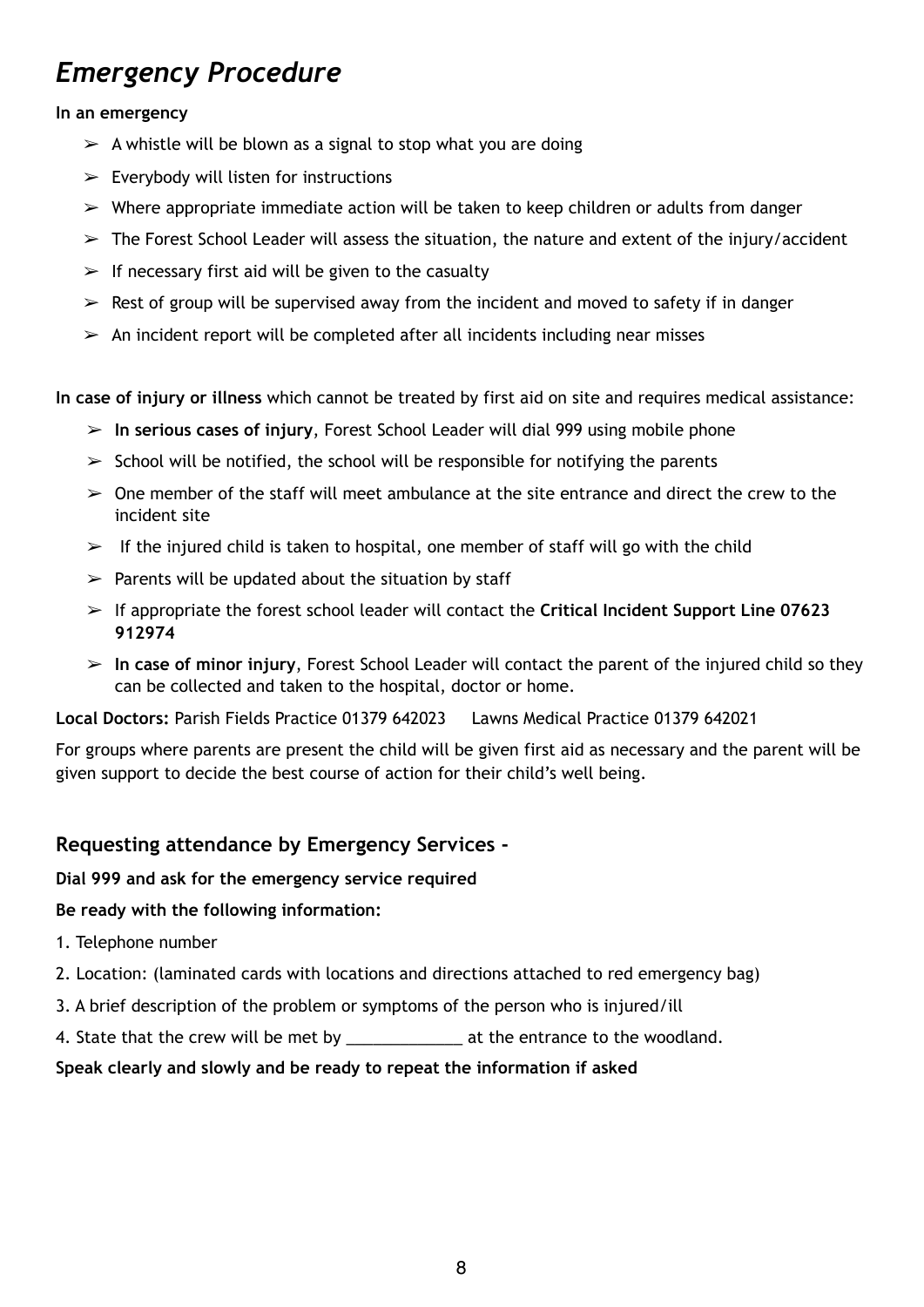## *In the event of an accident or near miss*

All serious incidents will be investigated by the Forest School Leader and staff in order to assess whether correct procedure was followed and whether changes need to be made to current practice. Any information gathered will inform future risk assessment and policy making.

Parent/carers will have the opportunity to discuss incidents with the Forest School leader.

An accident log book will be kept with the first aid kit in the emergency bag, all accidents will be recorded, a copy of the entry will be made available for the child's parents/carer.

All signs of marks/injuries to a child, when they arrive at Forest School, or that occur during time at Forest School, will be recorded in the accident log book as soon as noticed or witnessed by a staff member. The incident will be discussed with the parent at the earliest opportunity. Where there is concern regarding a child's wellbeing regarding an injury, the Forest School leader will also notify Norfolk Safeguarding Children's Board (NSCB).

# *First Aid*

**Mobile phone** – adult helpers should all carry a mobile phone and numbers should be exchanged amongst adults prior to the start of a session. Check for signal strength. Phones should not be used as cameras during session, other than by the Forest School Leaders where permission has been given by parents.

**Emergency whistle** – Forest School leaders and staff should carry whistles in case of emergencies

E**mergency bag:** An emergency bag is kept for serious incidents, it contains a log book to be completed after a serious incident. The log book will clearly state when the emergency bag was last used and it will be signed and dated to verify that all the kit has been checked and replenished when necessary.

 *First Aid kit:* The kit should contain the following, (taking group size into consideration):

- Gloves (in sealable bags, which can then be used for safe disposal of soiled items)
- Swabs
- Bandages (cotton, in various sizes)
- Plasters
- Micro-pore tape
- **Scissors**
- Emergency blanket
- Accident book

 *Emergency procedures laminated card*, containing emergency and missing person scripts  *Medical information and emergency contact details for all in group, including adults*

## **Other essential items**

- Medication for individuals
- Designated first aid water 0.5 litre of fresh tap water
- Wet wipes, hand gel, biscuits, and drinking water
- Emergency shelter
- Gaffa tape to seal tools which have become unfit for purpose during session

Forest School Leaders will hold an up to date Outdoor Paediatric First Aid qualification.

## *Medicines*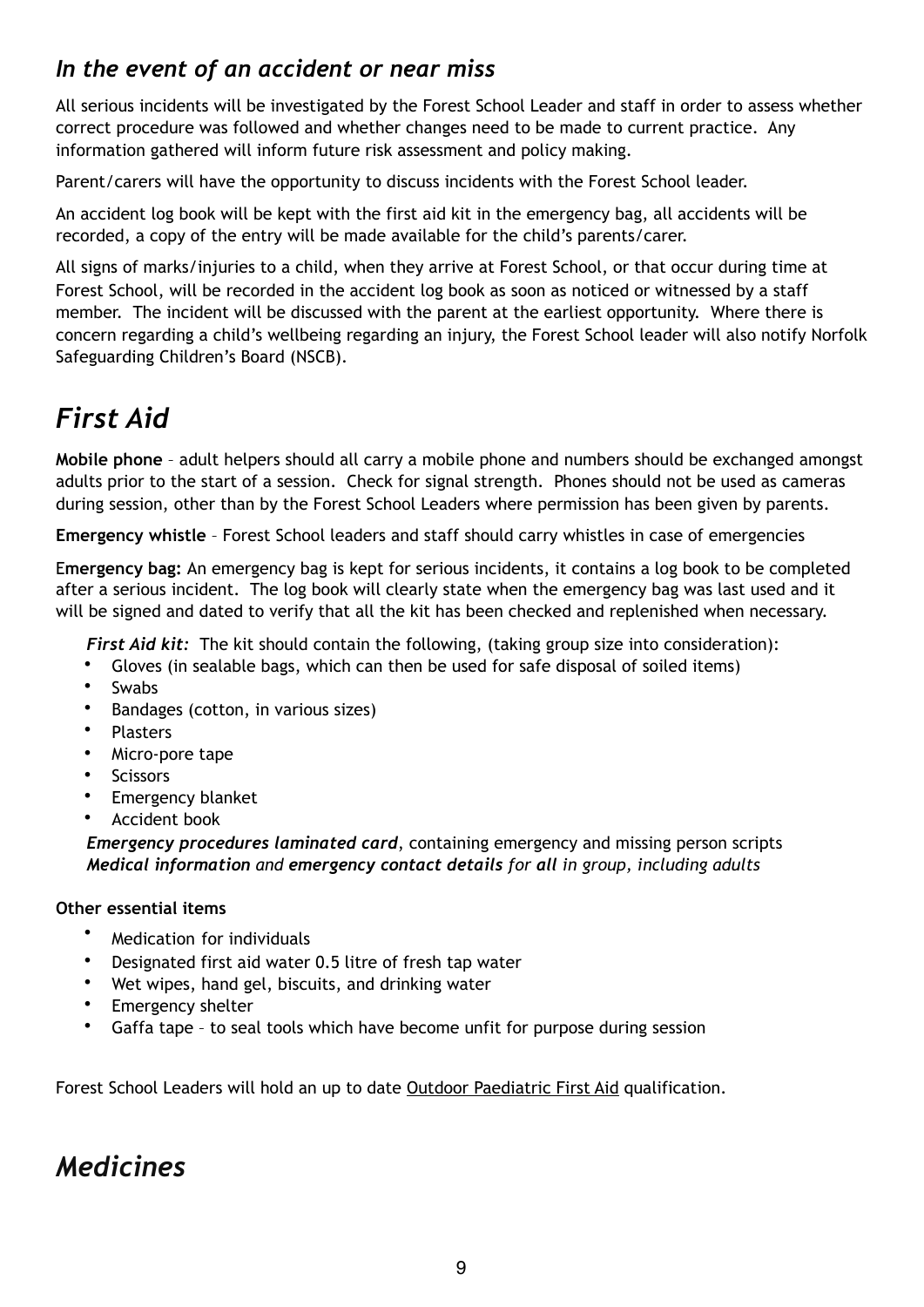- Medication should only be taken at Forest School when absolutely essential and will only be given with parental consent.
- Medicines must be given to the Forest School leader in a named container with information on dose completed on the Medicines form.
- Non-prescribed medication will not be given.
- Parents are responsible for supplying information regarding the medicines their child needs.
- Medicines will be kept alongside the First Aid Kit in the Emergency Bag.
- If medicines need to be refrigerated then parents or school should provide a small cool bag with an ice pack.

# *Food, Drink & Cooking Procedures*

Cooking and sharing food together over a fire is an exciting activity for children and it helps to build a happy and connected community within the Forest School, therefore cooking and sharing food will be planned for. The following procedures will be followed in order to keep children safe and healthy.

 $\triangleright$  Foraged food may occasionally be shared with children. In increasing children's knowledge of edible plants and berries it is recognised that children might be tempted to pick berries and plants whilst at Forest school and outside of Forest School and that there is no safe way of ensuring that children will always be able to correctly identify safe foods.

Depending on the age of the children, they will be taught which plants, berries, nuts and leaves in the woodland are edible, inedible or poisonous, **but they will be instructed never to eat anything they find anywhere outdoors without adult supervision**, for two reason;

- So that they do not make a mistake and eat something harmful to them.
- So that they leave plants, berries and nuts for the wildlife that depend on them for food.
- $\geq$  Children will be reassured that fruit from the woodland can be safe to eat, but that they need adult supervision (i.e. parent) to ensure that they are safe.
- $\triangleright$  Children will only eat at Forest School in the following circumstances:
	- When food and drink has been prepared specifically for the group by the group leader or another member of staff, or by the children under the supervision of staff.
	- Or when packed lunches are brought in by the children if lunch is scheduled to be part of a session parents would be notified in advance.
- $\triangleright$  Mushrooms will never be foraged from the woodland as it is easy to confuse species and the consequences of consumption can be fatal.
- $\triangleright$  Forest School sessions will be nut free with regards to food that is brought for children to eat. However Hazel trees are common in British woodland, so particular attention will be given to hazel when sap is high and when hazel is in fruit as both can be hazardous to allergic children. This issue will be discussed with parents of children with nut allergies.
- $\geq$  The Forest School Leader will be responsible for checking if any member of the group has an allergy or intolerance, or religious reasons for not consuming certain foods; in such cases parents will be consulted to ensure a substitute food is provided either by the Forest School Leader or the parents.
- $\triangleright$  Children will wash their hands before preparing or eating food.
- $\geq$  The Forest School Leader will be responsible for ensuring any food cooked on the fire is cooked all the way through
- $\triangleright$  When cooking on a stick children will use green wood and remove the bark before cooking to ensure that it is clean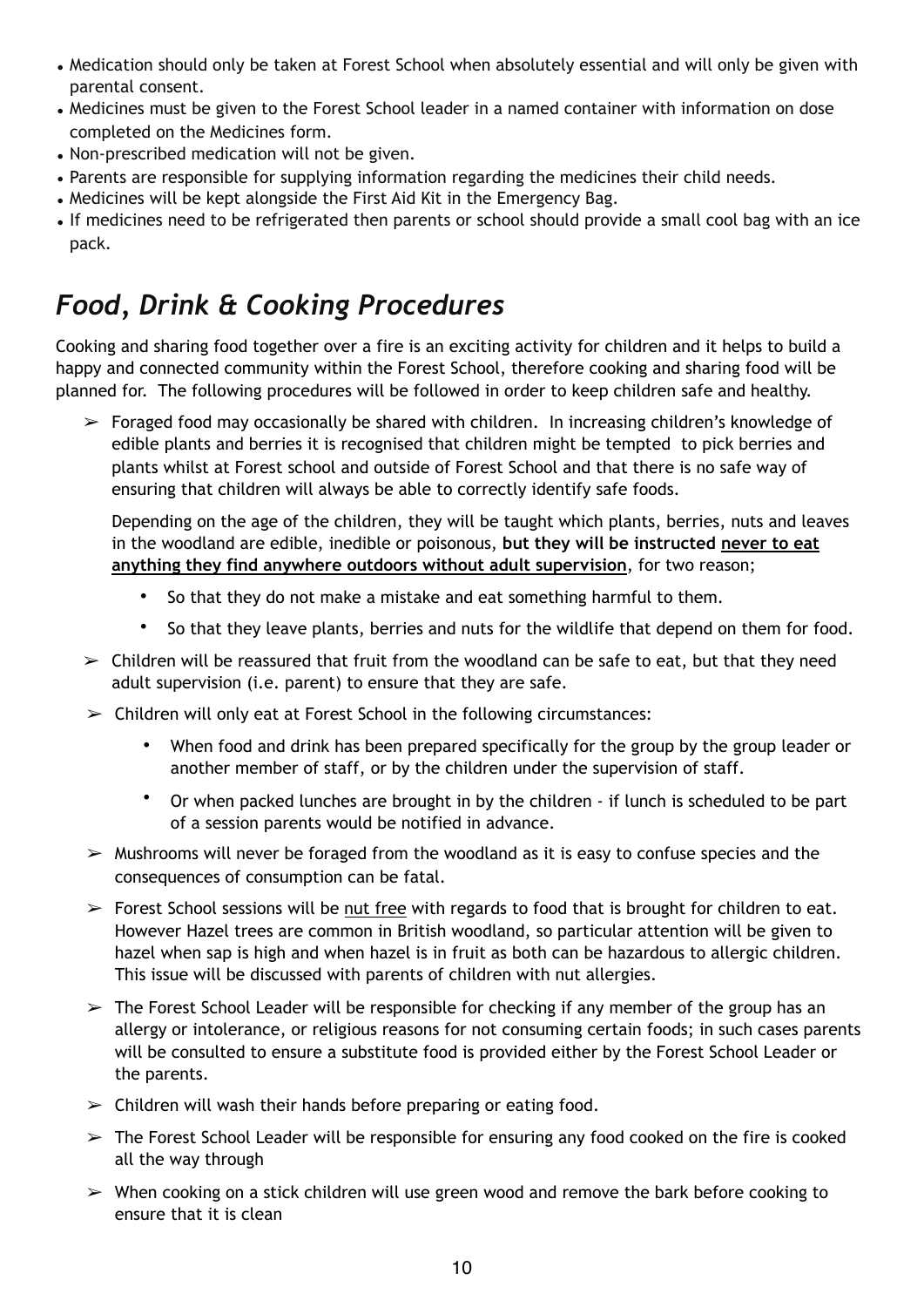- $\geq$  Time will be allocated to stop and have a drink, water and cups will always be available. Children may also help themselves to water throughout the session, they will be asked to sit down in the log circle to have their drink. Younger children may need help to get a drink.
- $\geq$  Snacks may be provided, particularly in longer sessions depending on staff/parents wishes.

# *Toilets*

Two toilets provided on site

Children will be asked to **t**ell an adult when they are going to use the toilet

If a young child needs help using the toilet they should ask, firstly their parent or carer if they are present, then a member of staff.

A second adult must be present when a child needs assistance with toileting, except in the case of parents helping their own children.

Volunteers can assist a child in using the toilet if another adult is present.

## *Severe Weather Procedures*

Whilst it is intended that Forest School will go ahead in all weathers the Forest School leader will be responsible for checking the weather to ensure children are not taken out in extreme or unsafe conditions.

The Forest School leader will:

- $\geq$  Check local weather forecasts
- $\geq$  Assess the site prior to taking a group of children out
- $\geq$  Leave cancellation as late as possible
- $\geq$  Conditions that may lead to a cancellation of a session:
	- Strong winds
	- Tree branches are blowing at 20 degrees or more
	- Lightning
	- The decision to cancel due to strong winds will vary according to the site, some sites have more open space away from trees with large branches.
- $\triangleright$  Be aware that it is possible for tree limbs and branches to drop on any day checking the safety of the trees will form part of the daily site risk assessment
- $\triangleright$  Organise activities to help children warm up:
	- Exercise fun games that involve lots of movement
	- Shelter
	- Fire provided there are enough adults for one adult to be only responsible for the fire without making child to adult ratio too high
- $\triangleright$  Assess how well the children are managing with the weather conditions throughout the session and where necessary a sessions may be cut short

## *Cancellation*

In cases of severe weather, or after having conducted a daily site risk assessment where it is clear that a session cannot take place the participants will be contacted as soon as possible.

In some instances it will be possible to run a session from an alternative site where children are not playing under trees.

# *Forest School Clothing Recommendations*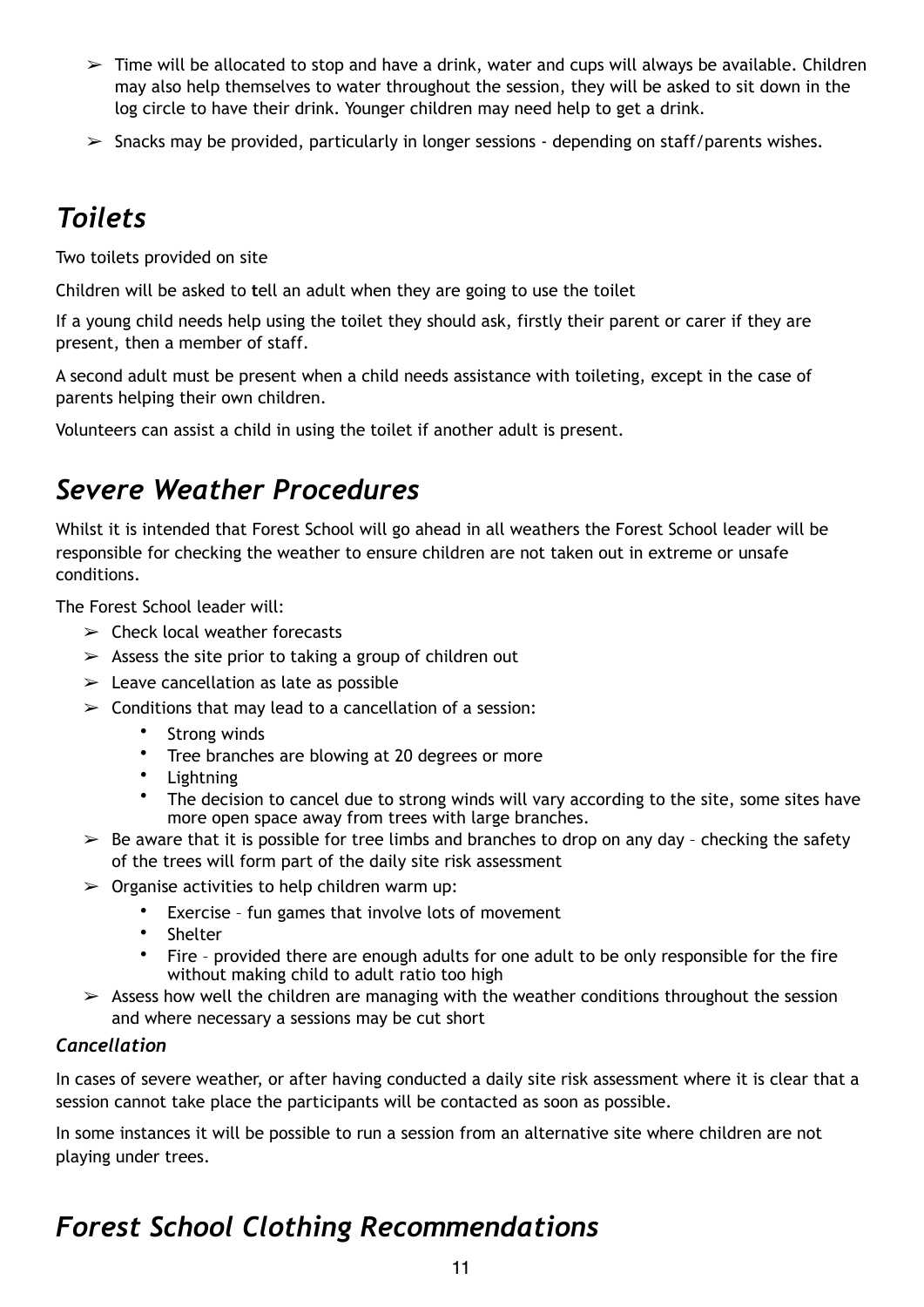Where possible everyone taking part in Forest School should follow these clothing recommendations:

- Appropriate, waterproof footwear should be worn at all times ideally, these will be welly boots or stout walking boots. In wet weather wellies will be essential as children will be allowed to play in the mud.
- Thick Socks wellies are not very warm. Insoles are helpful for children who particularly feel the cold
- Warm coat preferably waterproof
- Jumper or fleece Real wool is very warm but expensive a 2nd hand adults wool jumper shrunk to kids size is toasty warm for those that get cold easily!
- Trousers and long sleeves should be worn to provide some protection from scratches and stings from brambles, thorns, holly, nettles, insects including tics, and sun burn
- Short sleeves t-shirts acceptable on very hot days, but give less protection
- Sun hat for summer Fox Wood is a newly planted woodland that doesn't offer a great deal of shade yet
- Waterproofs should be brought for all Forest School sessions; including a waterproof jacket and where possible waterproof trousers - these are expensive, it might be possible to pick some up 2nd hand.
- Hats and gloves, plus spare gloves in winter
- Hair band for long hair to keep children safe near fires
- As the weather turns cold lots of layers will be essential, children will not enjoy themselves if they are too cold. Layers can always be removed if they're too warm.

A spare set of warm clothing will be available for emergencies.

Everyone taking part should wear clothes that are suitable for the weather conditions.

Updated March 2019

## *Tool Use and Maintenance Procedure*

Using small hand tools is an important part of Forest School as it enables children to develop new, practical skills that help them develop self confidence

Hand tools are to be maintained in good order by the Forest School Leader and will be inspected before each session to ensure safety.

Children and adults will be taught how to handle tools properly and to treat them with respect. Volunteers will receive basic training on the use of individual hand tools before being allowed to use them with children.

The following guidelines will be implemented:

- Staff to child ratio of will depend of the age and level of skill of individual children. 1:2 or 1:1 if a child is considered to need more support
- Tools will be kept in the Forest School tool box or tool bag and only removed with the permission of Forest School staff or volunteers
- Running with tools is prohibited
- Pointing with tools is prohibited
- All tools will be used two arms length away from other people
- Trip hazards will be removed from the working area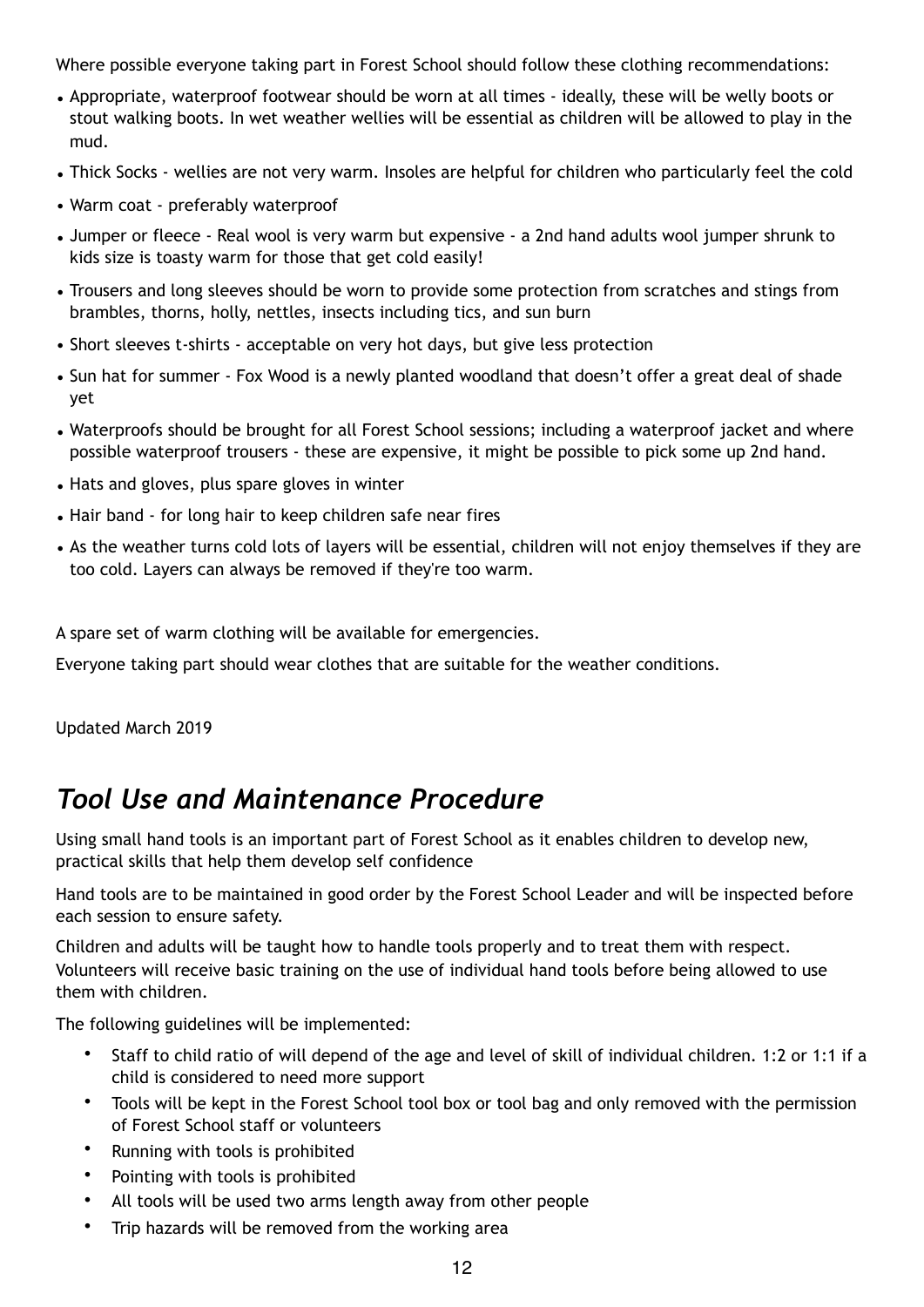- Blade guards to be removed and put back by Forest School staff or volunteers, older children can be shown how to do this
- All tools must be returned to the tool box at the end of the session
- For some tools a protective glove is sometimes used on the hand supporting the piece of wood to be cut, but never on the hand holding the tool so that a good grip is maintained
- Children will lose permission to use tools if the guidelines are not followed
- At sessions where parents are present they will be responsible for to supervising their children with tools

## *Bow-Saw & Hack Saw*

## **General information/Safety rules/Transportation**

A bow-saw can have two types of blades

- Pegged and even teeth are used for seasoned and dry wood.

- The raker blade is specifically designed for cutting green wood with every third or fourth notch having a V shape.

Saws are carried down by the side with the teeth pointing downwards and the guard firmly in place Saw covers should always be on while carrying or whilst in tool bag.

Never leave a saw flat on the ground, hang them up with the cover on, on a saw horse or leaning against a tree

Use a saw horse or a natural sawing break to support the wood

Hands must be kept away from the blade

Use new saw blades yourself to wear them in before use with young children

## **How to conduct a tool safety check**

Examine the integrity of the handle and where the blade fixes to the handle Check the sharpness of the blade by cutting a piece wood A blunt or rusty blade must be replaced, it cannot be sharpened

## **How to maintain, clean and store the tool**

Use cloth and oil to ensure all dirt and moisture is off the blade Keep guard and saw dry and store in a safe, controlled place

## *Fixed-blade Knife*

## **General information/Safety rules/Transportation**

Fixed-blade knives are used for whittling and cutting Knives should always be in a sheath when not in use or being carried Never wear a glove on working hand and never cut towards yourself Keep the holding hand away from the blade, but maintain control of material to allow cuts to be safe Always assume safe position, such as elbows on knees or cutting to the side of your body Cut away from yourself and down towards the ground Educate children about the 'danger triangle' and the position of femoral artery

## **How to conduct a tool safety check**

Check that the sheath is undamaged

Look for any signs of denting and rust.

Check for sharpness, run blade over back of thumbnail, it should leave a small line if sharp Check that the handle and attachment are secure and do not wobble

**How to maintain, clean and store the tool**  Clean the knife with a rag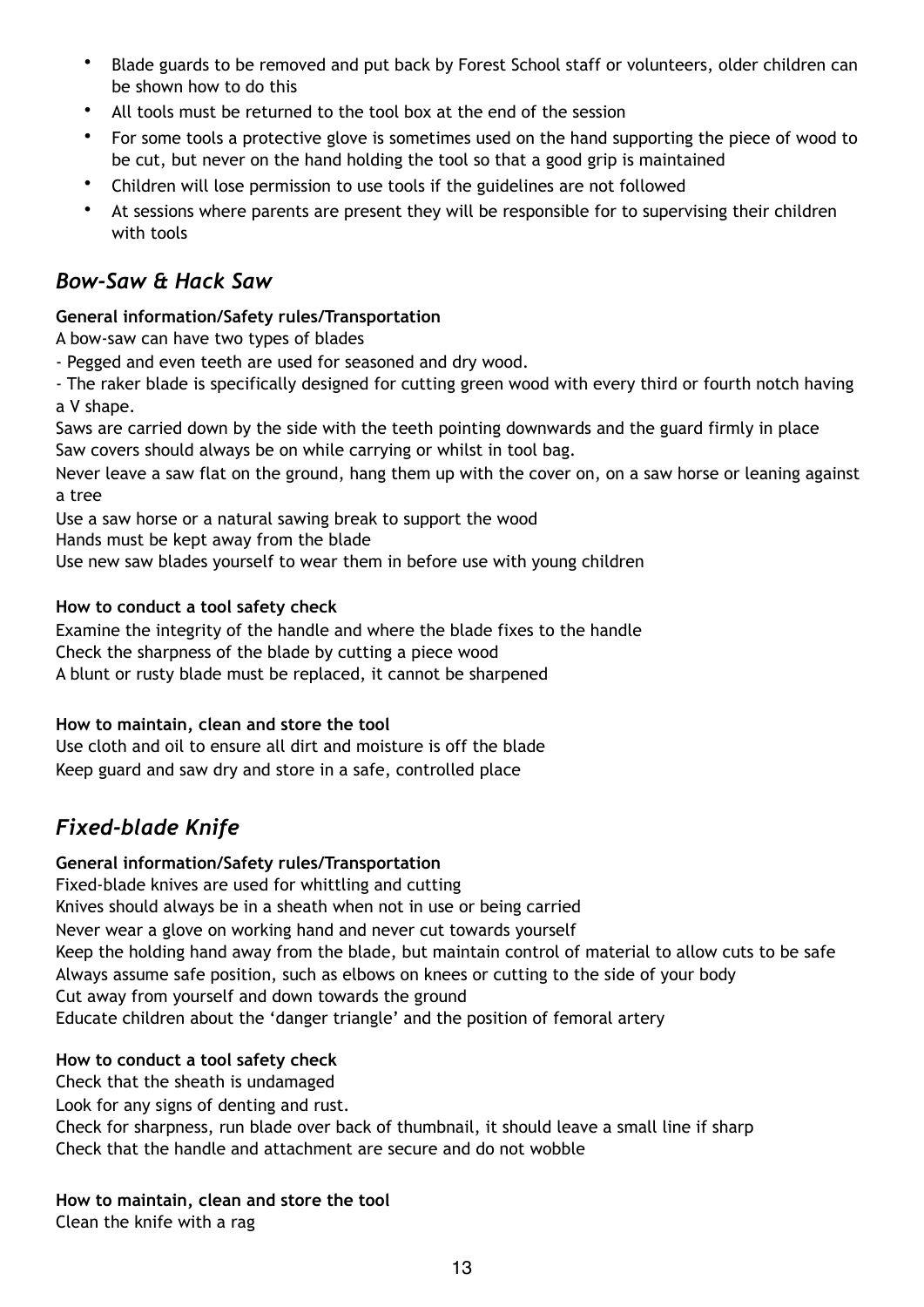Rust is more likely to appear on a carbon steel blade and needs to be sanded off Keep knife and guard are dry Use a sharpening stone or other knife sharpener to keep blade sharp after each use – a blunt knife poses

a greater danger to the user

## *Loppers and Secateurs*

## **General information/Safety rules/Transportation**

Secateurs are used for cutting twigs and small branches (finger sized) Loppers are used for bigger branches, (less than 5cm diameter) Loppers should be carried at the side holding on to the bottom handle, Always have both hands on the handles Loppers and secateurs are the correct way up if the blade looks like smiley crocodile!

## **How to conduct a tool safety check**

Examine handles, hinges and blade for signs of damage or rusting Check the blade is sharp using the back of your thumb nail Secateurs have an extra closing mechanism, make sure this is working properly

## **How to maintain, clean and store the tool**

Use a cloth and oil to wipe the blade Use a sharpening stones when required

# *Fire Safety Procedure*

Campfires are an important part of Forest School and are used in many sessions. We aim to ensure that all children and adults participating in Forest School sessions with fires do so safely and with as little risk to their health as possible.

## **Location for fire**

Only agreed areas will be used for campfires

Fires will be made on flat ground and any woodchip, bark or leaf litter must be brushed away Fires will not be made on peat soil, stony ground, and rough ground such as areas with lots of tree roots Fires should not be sited where there is low overhanging trees/branches directly above the fire Fires should be kept approximately 4m from shelters, particularly those built from easily combustible materials

Fire areas will be enclosed by large logs or built in a small barbecue, or similar metal container, or storm kettle to prevent their spread

## **Safety**

A lit fire will be attended by an adult at all times

Fire will be surrounded by seating which will be at least 1 metre away from the fire pit

Objects that could create trip hazards are not to be left within the fire circle

When the campfire is in use, children are not permitted to walk within the fire circle without permission.

Fire blanket and a bucket of water are kept just outside circle for extinguishing

Clean water bucket for cooling burns and first aid kit also kept on edge of circle

Long hair must be tied back when coming near to fire to cook or put logs on it

Loose clothing, ties, belts, tassels must be secured, be aware of synthetic fabric that is particular flammable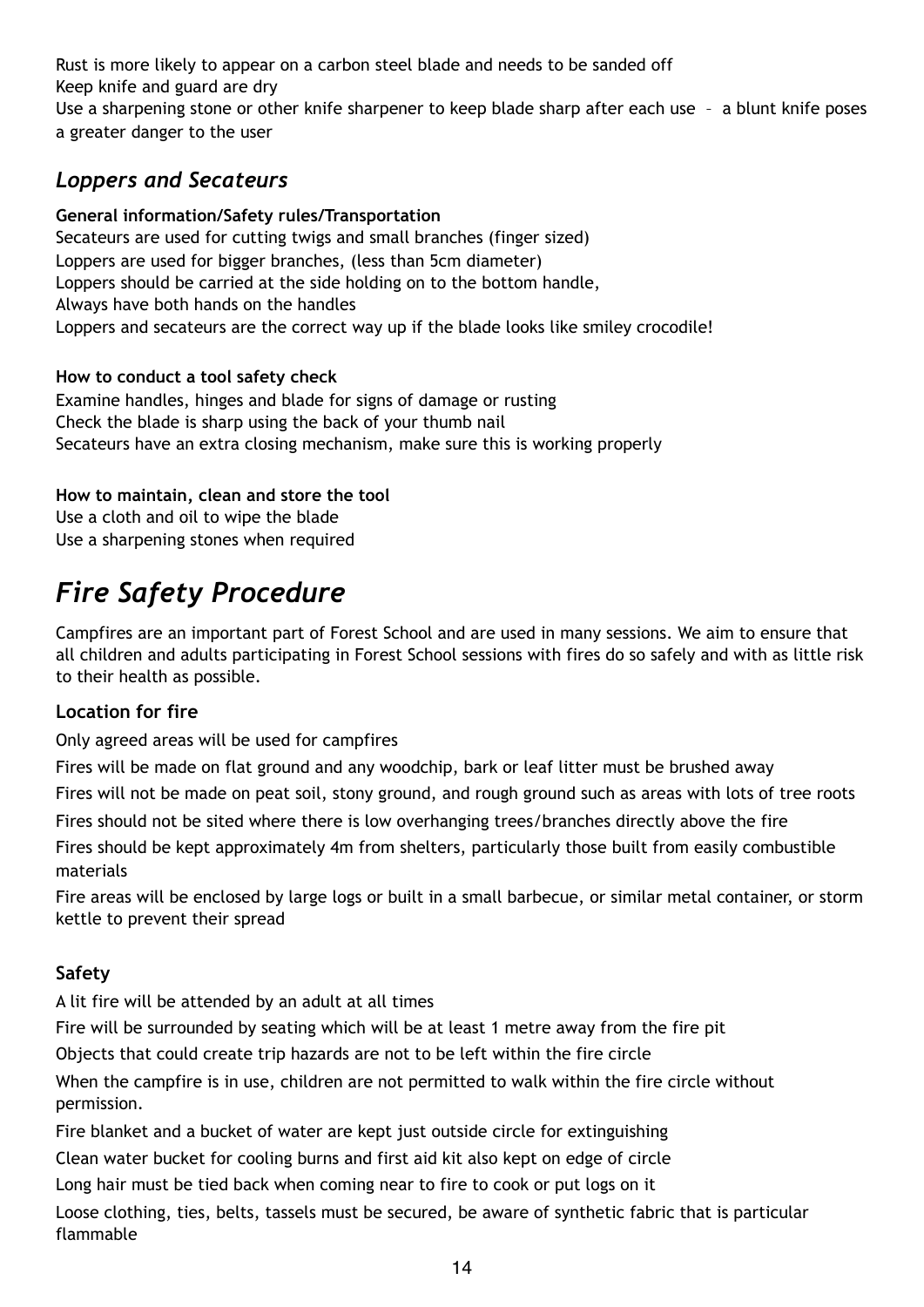## **Seating**

When invited to sit around the fire, children must find a seat by walking around the outside of the circle and stepping over into the circle and then sitting down - this avoids crossing through the fire circle. Children must sit with legs drawn in and not outstretched to avoid creating a trip hazard

Once seated children must remain seated until invited to tend to fire or cook over it by an adult.

If children need to change seats they should step outside the seating area and then walking around the outside to a new seat, they must not cross through the fire circle.

To deal with smoke children will be advised to turn their head to one side, placing their hand across the face, to close their eyes and count to 30 (or ask an adult/friend to count with them)

If there is a clear wind direction, seating in the line of smoke should be avoided!

## **Lighting the fire**

Adults will be responsible for lighting fires

Children may light fires when invited to do so, under supervision, with a high adult to child ratio, the actual numbers will depend on age and maturity of children

Fires are lit using fire strikers, cotton wool or natural tinder and petroleum jelly, a fire steel or matches No flammable liquids are to be used to light or accelerate fires.

No plastics are to be burnt.

Children will be taught how to gather suitable kindling from the woodland and lay it out in separate piles on a tarpaulin if the ground is damp - little finger sized, thumb sized and wrist sized

Newspaper will be kept as a back-up if there is a lack of suitable dry kindling

If fires are lit regularly, logs will be taken in to the woods to burn so as not to deplete the natural resources

Children may add fuel to the fire only when invited to do so

Children are not permitted to throw anything onto the fire

Hands should never go over the fire.

What goes in the fire stays in the fire!

## **Extinguishing**

All fires must be extinguished at the end of a session

Whenever possible, all fuels should be burnt off to ash

Any large remains of wood, especially when using a long log fire, are separated from one another.

At the end of the session, the fire must be doused down with water and stirred until all smoke and steam has ceased

Ash needs to be dispersed when it has completely cooled, it can be finely scattered throughout the woodland to enable natural decomposition

## **Type of Fire**

**Criss-cross** fires are used to provide a large amount of heat and light and are fast burning **Long Log** fires are good for cooking as they are slow burning and require little fuel **Indian** fires are good for boiling as they are very slow and use very little fuel

**Storm (Kelly) kettle**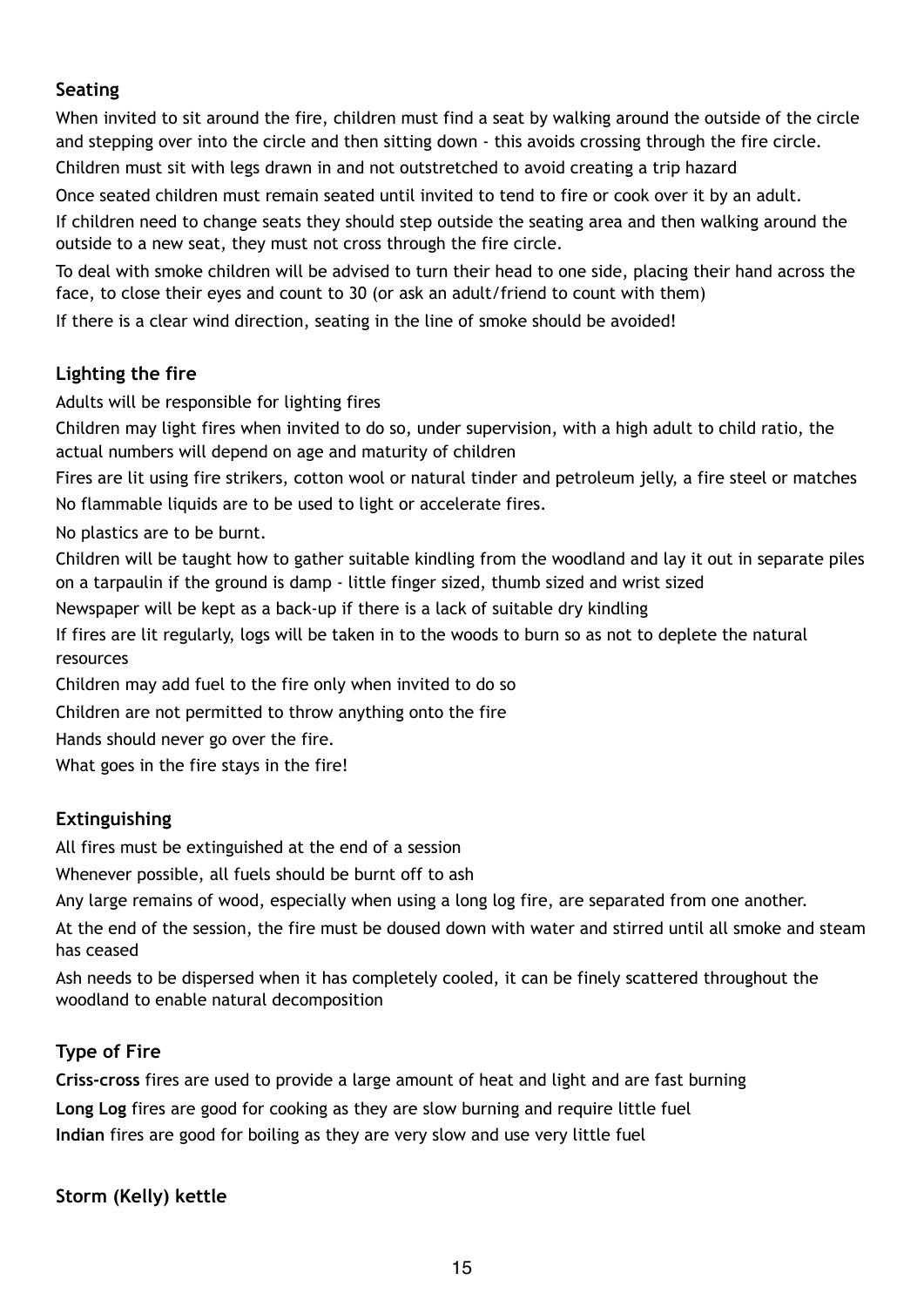When lighting fires for storm kettles there is additional risk from hot metals, therefore the Forest School Leader's discretion will be used in assessing the maturity of the group and the child-adult ratios on the day before deciding if the children can be involved in lighting and feeding the fire.

The storm kettle must be placed on flat, clear ground.

Children must be seated at least 1 metre away from the storm kettle

Children can feed the fire when invited to do so after they have been shown how to do so safely. (stick held at the end and dropped in from the side; hand should never be placed over the top of the kettle)

If additional draft is required, this should be achieved with a fanning motion (with a tool mat or similar) with warnings about sparks. The vent hole should not be blown into due to the risk of sparks being thrown out and landing on the person's back or head

Fuel should burn itself out, but if it doesn't it must be extinguished with water

*Storm kettles should never be boiled with the cork in*

If older children (in Year 5 and 6 only), are to pour liquid from the storm kettle, they must be shown how to do this safely whilst the kettle is still cold, so that they have a chance to practise without the danger from steam and scalding. The cork chain should be used to tilt the kettle.

# *Procedure for Dealing with Dogs & Members of the Public*

Fox Wood is a private locations however dogs off lead have been known to wander in.

Some children may be afraid of dogs

- $>$  If a dog appears the child can be joined by at least one adult
- $\geq$  If a dog approaches the group and appears likely to cause trouble all participants will be advised stay still and act calmly - ideally keeping hands tucked up under opposite armpits or by their sides.
- $\geq$  The leader will speak to the dog owner.

## *Insect and Waterborne Diseases*

Wherever children play there is the chance of exposure to tics and to disease causing bacteria carried by wild or domestic animals, whether that be in the back garden, the local park or woodland, therefore it is a good idea to be aware of the risks and know the precautions that can be taken to reduce the risks and to be able to recognise symptoms which might indicate a problem.

Leptospirosis is a type of bacterial infection spread by animals

(Bacteria that can in rare cases lead to Weil's disease)

In 90% of cases, leptospirosis only causes mild flu-like symptoms which usually develop suddenly around 7 to 14 days after exposure to the leptospira bacteria. However, it is possible for symptoms to develop from between 2 and 30 days after exposure.

## **The Symptoms:**

- a high temperature (fever) that is usually between 38C and 40C (100.4-104-F)
- chills
- nausea and vomiting
- sudden headaches
- loss of appetite
- muscle pain, particularly affecting the muscles in the calves and lower back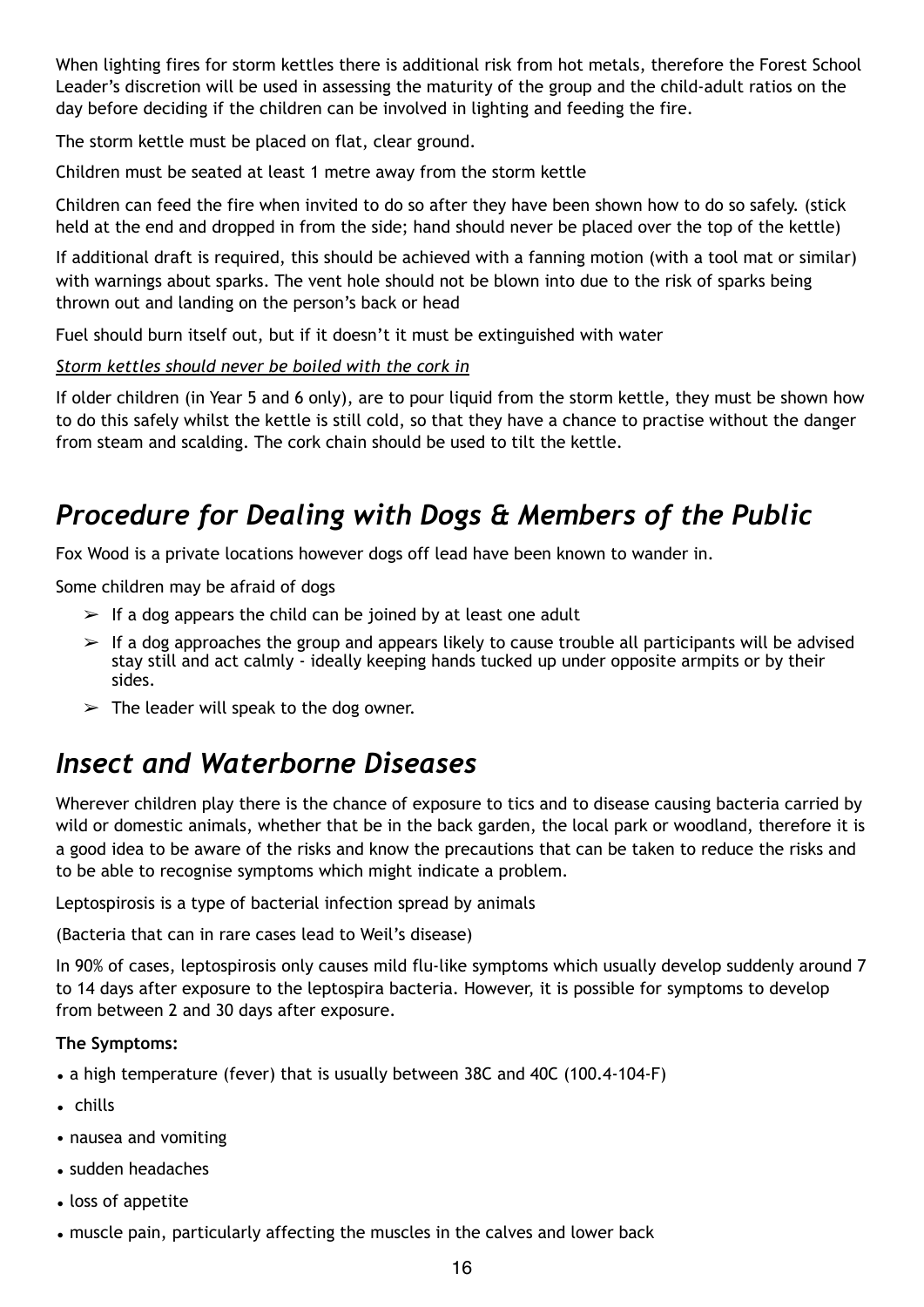- conjunctivitis (irritation and redness of the eyes) cough
- a short-lived rash

Symptoms usually resolve within 5 to 7 days. However, in about 10% of cases people go on to experience more serious symptoms, a severe form of leptospirosis known as Weil's disease.

Many different animals can carry the bacteria, but it is most commonly associated with rats and mice, farm animals and dogs. You can become infected with the leptospira bacteria if contaminated water or soil comes into contact with your eyes, mouth, nose, or any open cuts in the skin. Leptospirosis is found throughout the world, including Europe, but is more common in tropical and subtropical areas; rates of leptospirosis are very low in the UK. Most cases of leptospirosis are mild and are treated with a five to seven-day course of antibiotic tablets.

#### **Precautions:**

- Cover any new cuts and grazes with a waterproof dressing or waterproof gloves before mud or water play
- Wash hands after playing in mud or water Wash hands before eating
- Remind children not to put their hands in their mouths

If you are aware that your children have unhealed cuts and grazes before they attend a forest school session please cover them with a a waterproof plaster.

### **Ticks Bites and Lyme disease**

Ticks are tiny spider-like creatures found in woodland and heath areas. They feed on the blood of birds and mammals, including humans. Ticks that carry the bacteria responsible for Lyme disease are found throughout the UK and in other parts of Europe and North America. Lyme disease can often be treated effectively if it's detected early on. But if it's not treated or treatment is delayed, there's a risk you could develop severe and long-lasting symptoms.

Tick bites aren't usually painful and sometimes only cause a red lump to develop where you were bitten. However, in some cases they may cause swelling, itchiness, blistering and bruising.

#### **Early symptoms**

Many people with early-stage Lyme disease develop a circular rash at the site of the bite, usually around 3 to 30 days after being bitten. The rash is often described as a bull's-eye rash. The

affected area of skin will be red and the edges may feel slightly raised.

The size of the rash can vary and it may expand over several days or weeks. Typically it's around 15cm across, but it can be larger or smaller. Some people develop several rashes in different parts of their body. However, around 1 in 3 people with Lyme disease won't develop this rash.

Some people with Lyme disease also experience flu-like symptoms in the early stages, such as tiredness, muscle pain, joint pain, headaches, a high temperature, chills and neck stiffness.

#### **Later symptoms**

More serious symptoms may develop several weeks, months or even years later if Lyme disease is left untreated or is not treated early on. These can include:

- pain and swelling in the joints (inflammatory arthritis)
- paralysis of your facial muscles, memory problems and difficulty concentrating
- problems affecting the nervous system such as numbness and pain in your limbs,
- heart problems such as inflammation of the heart muscle (myocarditis) or sac surrounding the heart (pericarditis), heart block and heart failure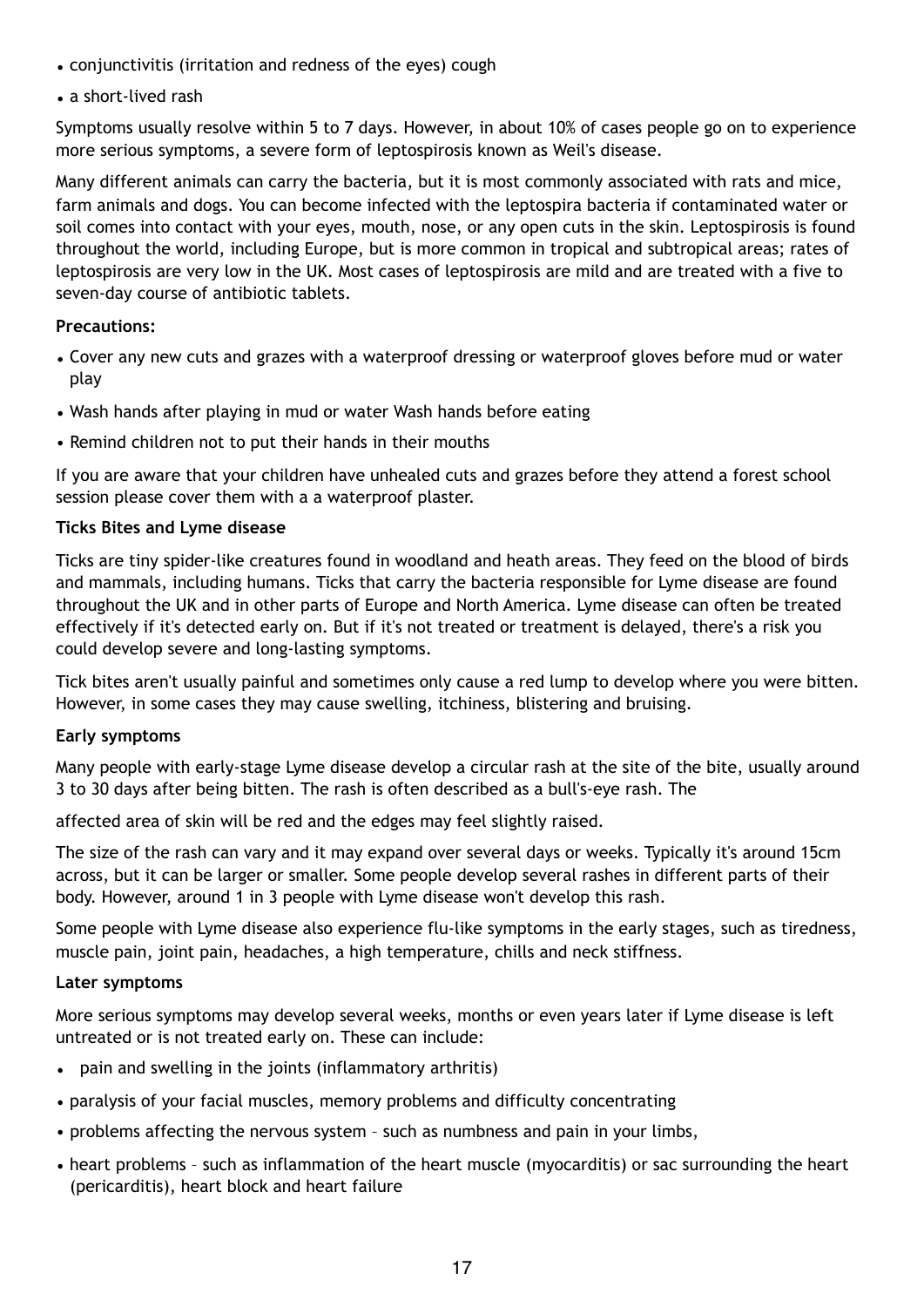• inflammation of the membranes surrounding the brain and spinal cord (meningitis) – which can cause a severe headache, a stiff neck and increased sensitivity to light Some of these problems will get better slowly with treatment, although they can persist if treatment is started late.

You should see your GP if you develop any of the symptoms above after being bitten by a tick, or if you think you may have been bitten. Let your GP know if you've spent time in woodland or heath areas where ticks are known to live.

**How you get Lyme disease:** Ticks can transfer the Lyme disease bacteria to a human by biting them. Ticks can be found in any areas with deep or overgrown vegetation where they have access to animals to feed on. They're more common in woodland and heath areas, but can also be found in gardens or parks.

Ticks climb on to your clothes or skin if you brush against vegetation they're on. They then bite into the skin to feed on your blood. You're more likely to become infected if the tick remains attached to your skin for more than 24 hours. Ticks are very small and their bites are not painful, so you may not realise you have one attached to your skin.

**Who is at risk and where are ticks found?** People who spend time in woodland or heath areas in the UK and parts of Europe or North America are most at risk of developing Lyme disease.

Cases of Lyme disease have been reported throughout the UK, but areas known to have a particularly high population of ticks include: Exmoor, The New Forest and other rural areas of Hampshire, South Downs, parts of Wiltshire and Berkshire parts of Surrey and West Sussex, Thetford Forest, Lake District, North York Moors and Scottish Highlands. It's thought only a small proportion of ticks carry the bacteria that cause Lyme disease, so being bitten doesn't mean you'll definitely be infected.

Treating Lyme disease: If you develop symptoms of Lyme disease, you will normally be given a course of antibiotic tablets, capsules or liquid.

Preventing Lyme disease: There is currently no vaccine available to prevent Lyme disease. The best way to prevent the condition is to be aware of the risks when you visit areas where ticks are found and to take sensible precautions.

#### **How to reduce the risk of infection by:**

wear appropriate clothing - a long-sleeved shirt, tucked into trousers and trousers tucked into socks

- wear light-coloured fabrics that may help you spot a tick on your clothes
- use tick repellent on exposed skin but be aware that these are not 100% effective
- inspect yours/your child's skin for ticks, particularly at the end of the day, including your head, neck and skin folds (armpits, groin, and waistband) – remove any ticks you find promptly using a tic removal tool
- check your children's head and neck areas, including their scalp
- make sure ticks are not brought home on your clothes
- check that pets do not bring ticks into your home in their fur

**How to remove a tick:** If you find a tick remove it gently gripping it as close to the skin as possible, preferably using fine-toothed tweezers. Pull steadily away from the skin without twisting or crushing the tick. Wash skin with water and soap afterwards, and apply an antiseptic cream to the skin around the bite.

Don't burn the tick or use substances such as alcohol or Vaseline to force the tick out. You can buy inexpensive tick removal devices, which may be useful if you frequently spend time in areas where there are ticks. A tick can be as small as a poppy seed so it is important to check thoroughly.

Most insect bites are uncomfortable but are not harmful in the long term. Bacteria found in the soil and the natural environment is on the whole beneficial to our health and important for training our immune systems to function correctly. So whilst the information above may sound worrying, it is good to be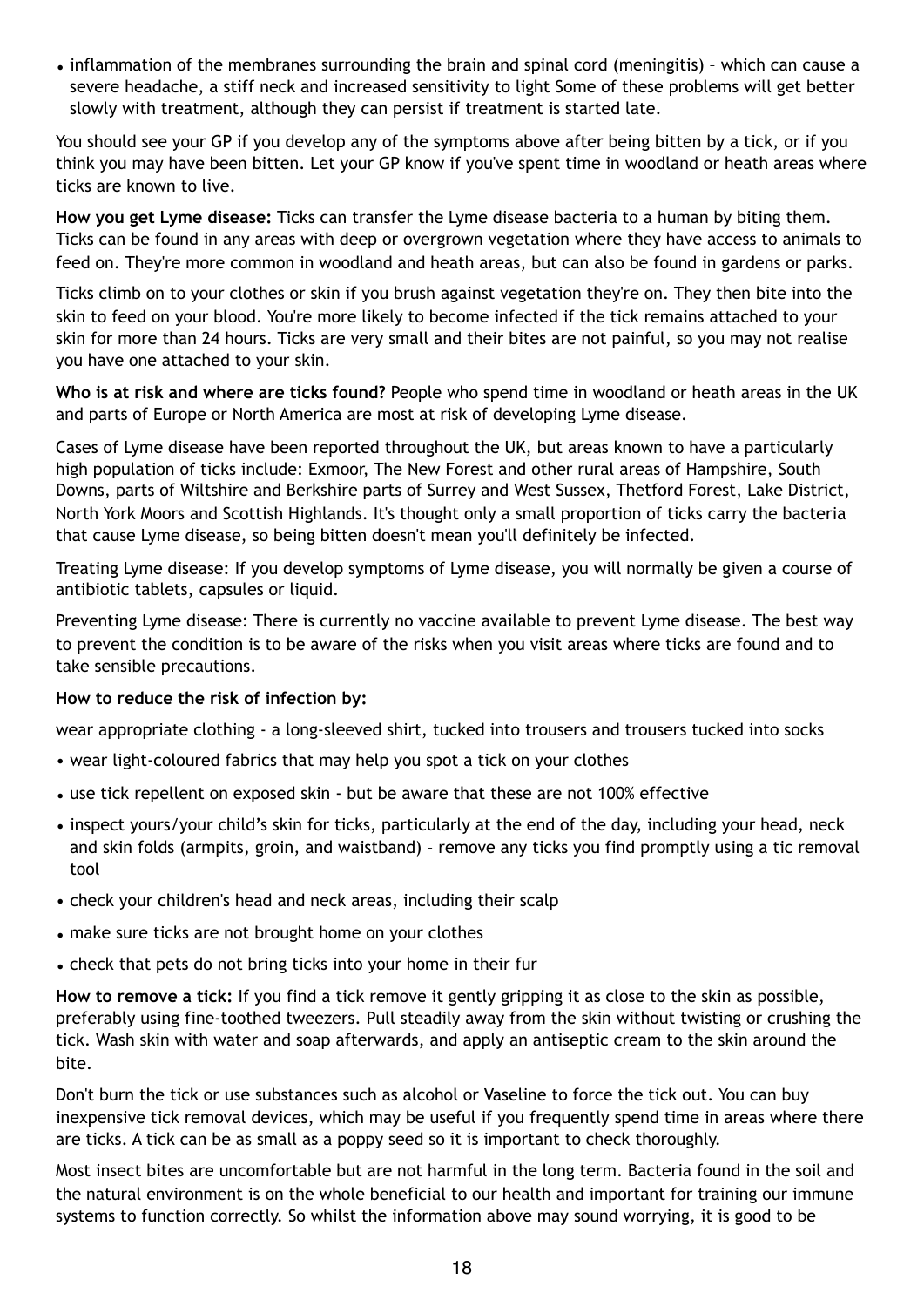aware of what might cause harm. Please keep in mind that the chances of serious illness are low and that the benefits of playing outside in the natural environment are numerous.

# *Forest School Leaders Health & Safety Responsibilities*

**To establish and maintain a safe and healthy environment for Forest School sessions the Forest School Leader will:** 

- $\triangleright$  Hold an up to date outdoor paediatric first aid certificate
- $\geq$  Establish and be familiar with all emergency procedures
- $\geq$  Establish and maintain procedures, policies and risk assessments, reviewing regularly based on observations and developing knowledge of the Forest School setting
- $\geq$  Ensure that all risk assessments and pre-site visits take place before children are permitted on site
- $\triangleright$  Investigate any accidents, incidents or near misses, using information gathered to inform future risk assessment and policy making
- $\geq$  Plan and lead all Forest School activities with support of staff and volunteers
- $\triangleright$  Provide an inclusive curriculum by being aware of any particular additional educational needs and ensuring that planned activities are within the capabilities of the children taking part
- $\geq$  Ensure alternative plans are in place should a planned activity be compromised by health and safety concerns
- $\geq$  Take responsibility for discipline during Forest School sessions
- $\geq$  Teach all members of Forest School to maintain their own and others health and safety by involving them in the risk assessment process at appropriate opportunities
- $\geq$  Maintain the recommended adult-child ratio
- $\triangleright$  Maintain the First Aid Kit, and any tools and equipment brought into Forest School
- $\triangleright$  Be aware of and take appropriate action regarding any particular medical needs, (ensure that inhalers and epipens are carried during forest school sessions )
- $\geq$  Ensure that all participants follow the clothing recommendations
- $\geq$  Ensure children and adults have access to drinking water
- $\geq$  Assist with toileting if children request help (except for Parent and Child groups where parents take responsibility for toileting)
- $\triangleright$  Ensure that Forest School staff and volunteers are aware of their responsibilities